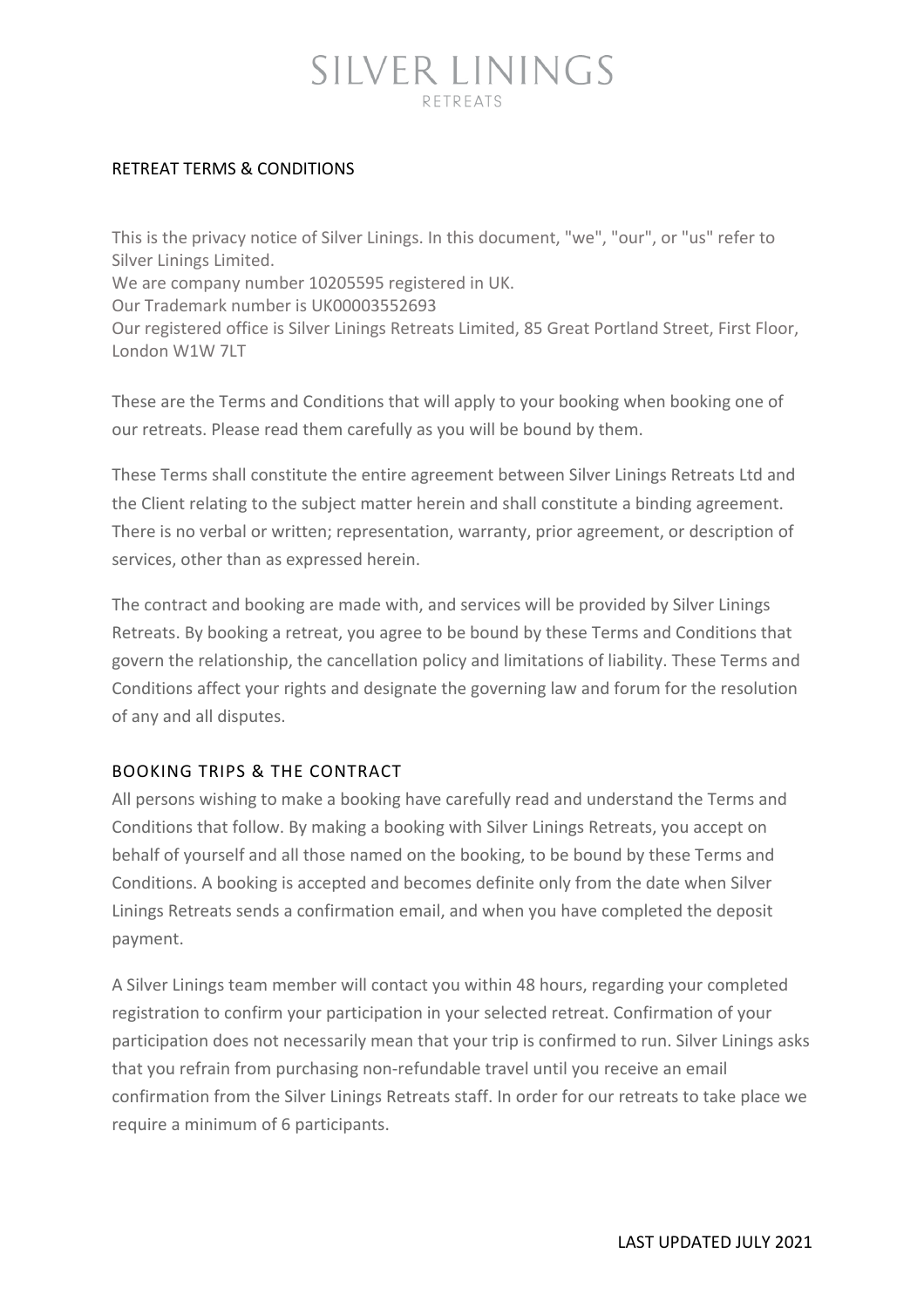\*\*Please note that Silver Linings Retreats only offers retreats and related activities to those 16 years of age and over.

#### DEPOSITS

For all advertised retreats and dates, a non-refundable deposit of 50% of the Wellness Package per person plus submission of our online booking form is required to complete your booking. This may be hosted on our partner hotel website.

You may book a retreat with a deposit (50% of the Wellness Package) until 30 days prior to the retreat start date, after which full payment is required to secure your spot (if any are still available).

The remaining balance of your Wellness Package is due 30 days before the retreat begins. We will notify you of the balance due date after your deposit has been processed.

If the final balance is not received by the due date, then your booking cannot be guaranteed and Silver Linings Retreats reserves the right to cancel your booking and forfeit your deposit.

\*Please note deposits made on all bookings are non-refundable and non-creditable due to the requirement to purchase non-refundable and non-transferable essentials including but not limited to; accommodation reservations etc on your behalf to secure your spot on the retreat.

Deposit payments can be transferred to another retreat taking place within two calendar years, if you notify us 30 days or more before the retreat start date.

Deposits are paid via PayPal, BACS transfer or direct to the partner hotel through their online booking systems.

We DO NOT keep your credit card on file. When we send over an invoice, you must re-enter your credit card information.

#### REFUND / CANCELLATION

We understand that unexpected events can arise that can affect your plans.

If you cancel more than 30 days before the retreat start date, you may request a partial refund (less a cancellation fee equal to the deposit).

All retreat payments become non-refundable less than 30 days before the retreat start date.

#### BALANCE TRANSFER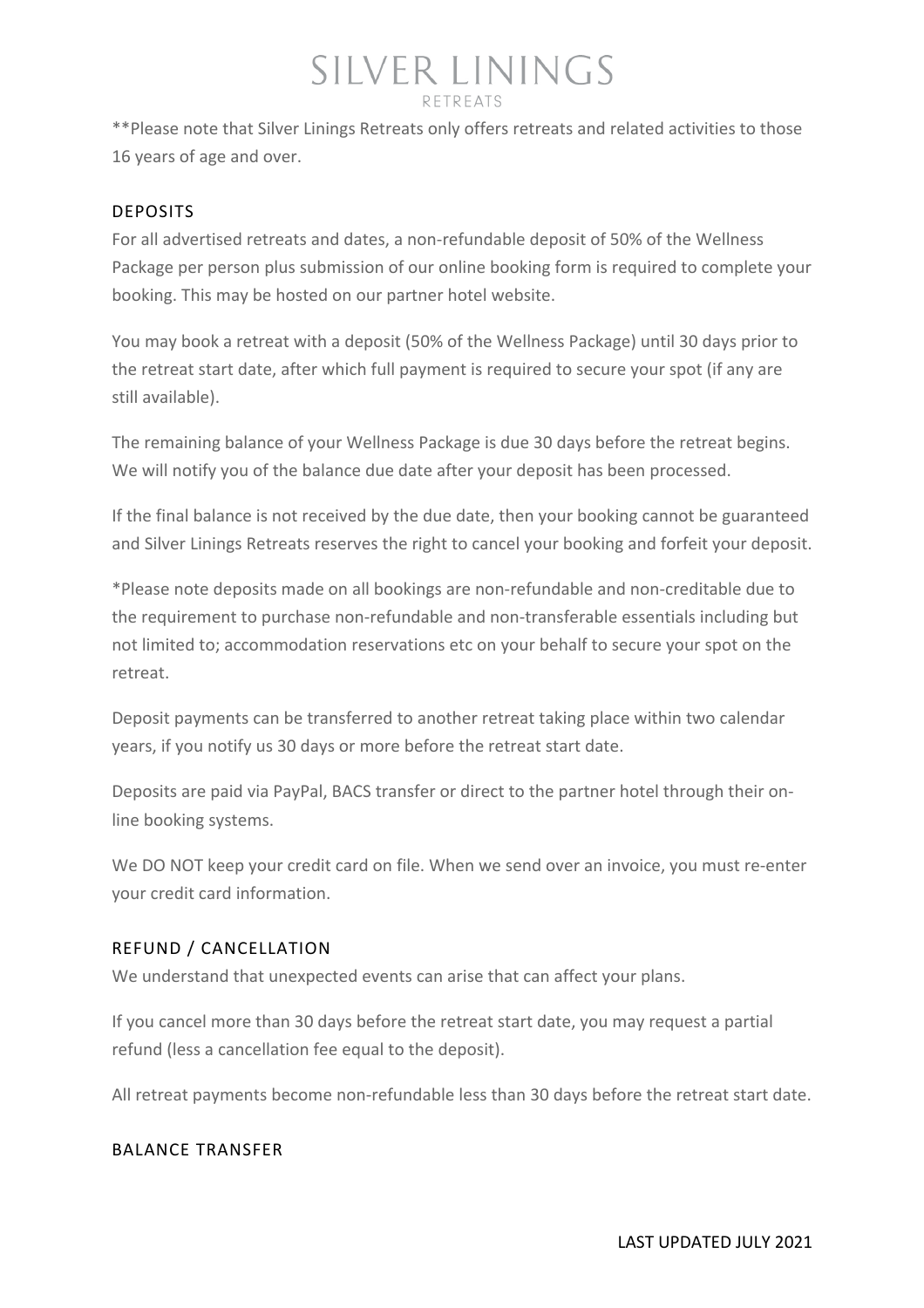Full and partial retreat payments can be transferred to another retreat taking place within two calendar years, if you notify us 30 days or more before the retreat start date.

There is a £100 deposit transfer fee associated with making this change but avoids incurring the cancellation fee.

You may also transfer the balance to a friend if you let us know 30 days or more in advance.

You may only transfer your retreat deposit once.

#### PRICING

All retreat prices shown are per person and are generally quoted in GBP & USD depending on the location of the partner hotel.

Silver Linings Retreats is not responsible for any fees incurred due to currency exchange or fees charged by your credit card/bank for processing funds in another currency.

Silver Linings Retreats reserves the right to alter the prices of any of the travel arrangements shown on our website. You will be advised of the current price of the travel arrangement you wish to book before your contract is confirmed.

Unless stated otherwise, the price of your travel arrangement includes each and all of the component parts described within your booking confirmation invoice.

Not included in the price of your travel arrangement is flights, transport, travel insurance, excess baggage charges, tipping and any food or drink or additional excursions or activities which are not confirmed as being part of your retreat Wellness Package. Additionally, any items or services purchased during a retreat are not included in the cost of your travel arrangement unless specifically stated.

#### MEDICAL CONDITIONS & SPECIAL REQUIREMENTS

The Client must inform Silver Linings Retreats on our registration form of any medical conditions, pregnancy, disability or any other mental and or physical condition which may affect fitness to travel, including medications you are currently taking. Failure to notify us may result in the Client being refused certain activities during the retreat at the Client's own expense. Some retreats may be unsuitable for Clients due to age, mobility, disability, pregnancy or physical or mental conditions, please email us if you have concerns.

It is absolutely vital that you are accurate with your fitness level and medical conditions for your own safety.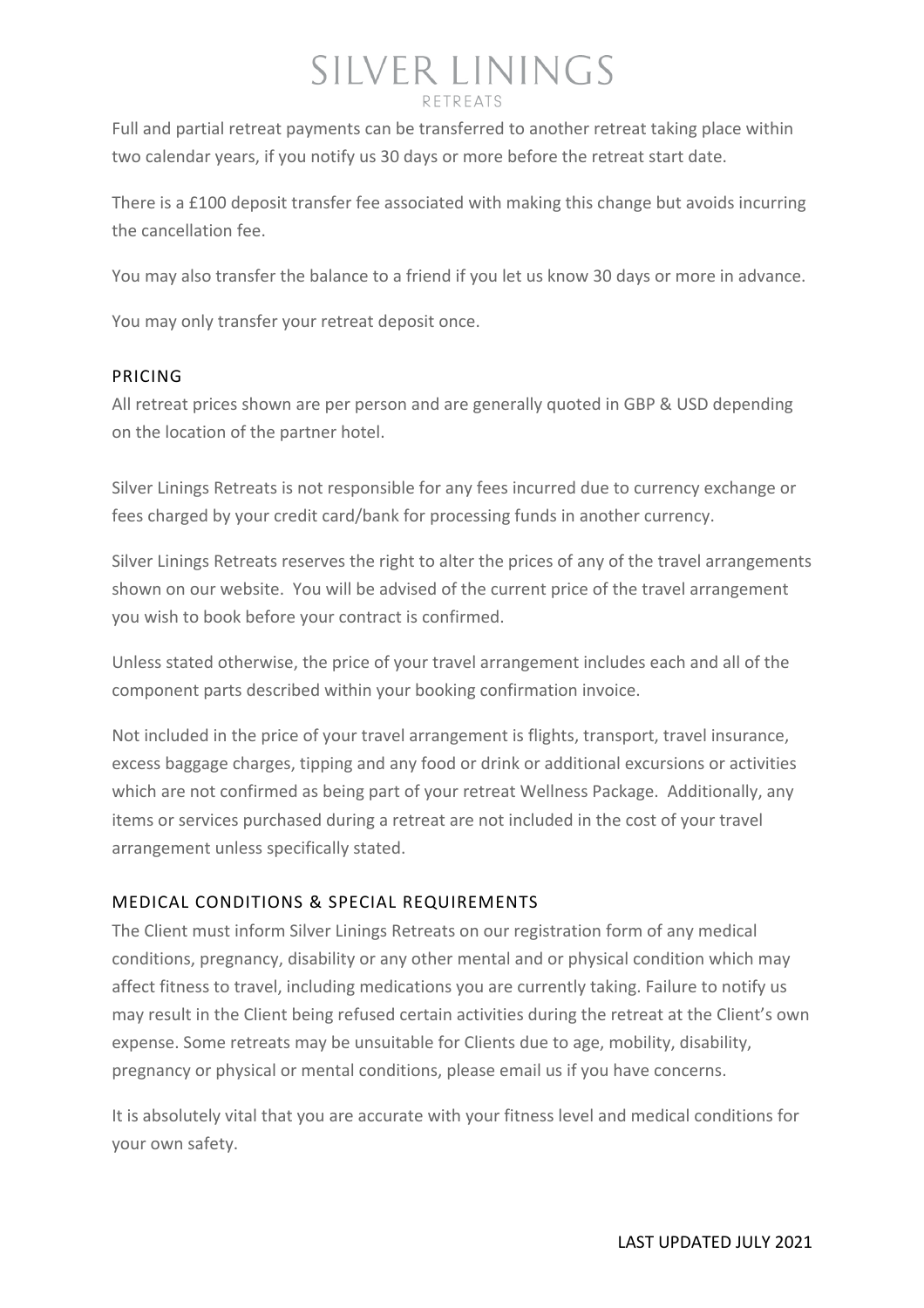Silver Linings will do its best to meet special requests including dietary or physical limitations, but such requests may not always be possible depending on the retreat, in which case Silver Linings reserves the right to refuse Clients with certain conditions.

Silver Linings Retreats will do its best to meet Client's special requests including dietary requests, but such requests do not form part of the Contract and therefore Silver Linings is not liable for not providing these requests.

As a client, you MUST carry medical insurance. Medical facilities vary from country to country and Silver Linings will do its absolute best to bring you to a proper medical facility as needed but makes no representations and gives no warranties in relation to the standard of such treatment.

#### FINAL PAYMENTS

For all retreats, the payment of the FINAL balance of the retreat price is due 30 days prior to the retreat start date in the currency advertised.

If a booking is made within less than 30 days, your deposit including full payment will be required at your initial sign up. We DO NOT accept sign-ups less than 10 days prior to retreat start date.

We break down payments into deposit & balancing payment for most retreats.

If the final balance is not received by the due date and there is no concise reason as to why, Silver Linings reserves the right to treat the Client's booking as cancelled.

Please ensure Silver Linings Retreats is on your contact list so our emails don't go to your junk folder!

#### CANCELLATION OF A RETREAT BY THE CLIENT

Any cancellation by a Client must be made in writing (via email) and be acknowledged by Silver Linings in writing (via email).

Under no circumstances is your deposit refundable. Deposits are required to secure bookings.

If you cancel and you have made additional payments to your deposit, your full balance can be rolled over to another date of your same trip within two calendar years. If your trip is not offered again, you can switch locations and fees can be transferred.

Fees apart from the deposit can be refunded in special circumstances including: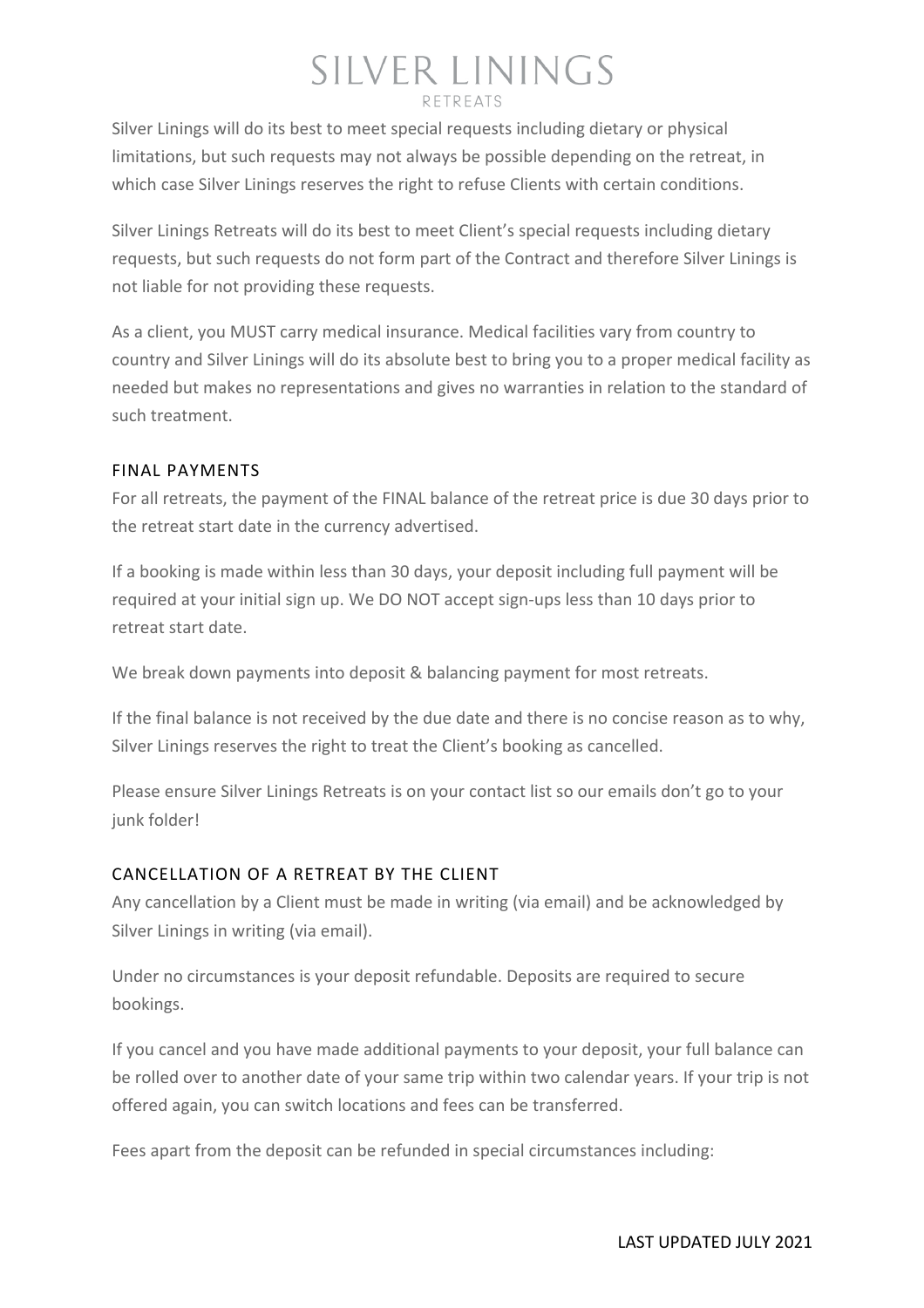- **Serious injury or illness of the client**
- **Serious injury or illness of close family member**

In the case of a natural disaster, Silver Linings Retreats applies to the "act of god" rule and no fees will be reversed.

#### CANCELLATION OF A RETREAT BY SILVER LININGS RETREATS

Silver Linings reserves the right to cancel any retreat for any reason but will not cancel a retreat less than 30 days before the retreat start date except for unusual or unforeseen circumstances outside Silver Linings' control. When a retreat is cancelled by Silver Linings before the agreed date of departure for any reason other than the fault of the Client, the Client can either:

Transfer their deposit to another retreat taking place within two calendar years, or:

Receive a full refund of all monies paid under the contract as soon as possible.

Silver Linings is not responsible for any incidental expenses or consequential losses that the Client may have incurred as a result of the booking such as visas, vaccinations, nonrefundable flights or rail tickets, non-refundable car parking or other fees, loss of earnings, or loss of enjoyment, etc. If the Client is offered a refund but requests an alternate retreat of a higher value than that originally booked, then the Client must pay the difference in price.

Where after departure a significant element of the trip contracted for cannot be provided, Silver Linings will make suitable alternative arrangements for the continuation of the trip. If it is not possible to provide a suitable alternative or the Client reasonably rejects any suitable alternatives, Silver Linings will provide the Client a refund of unused tour portions. Where a significant alteration or cancellation occurs which is not due to Force Majeure or other circumstances beyond the Silver Linings' control, Silver Linings will in some circumstances offer compensation.

Significant alterations do not include the substitution of a transportation method, modification of itineraries, change in hotel accommodation or meal offering.

#### AIRFARE

Silver Linings retreat Wellness Packages do not include national or international airfares. Silver Linings strongly recommends you wait until the trip is confirmed to run before booking airfares or making any non-refundable travel arrangements.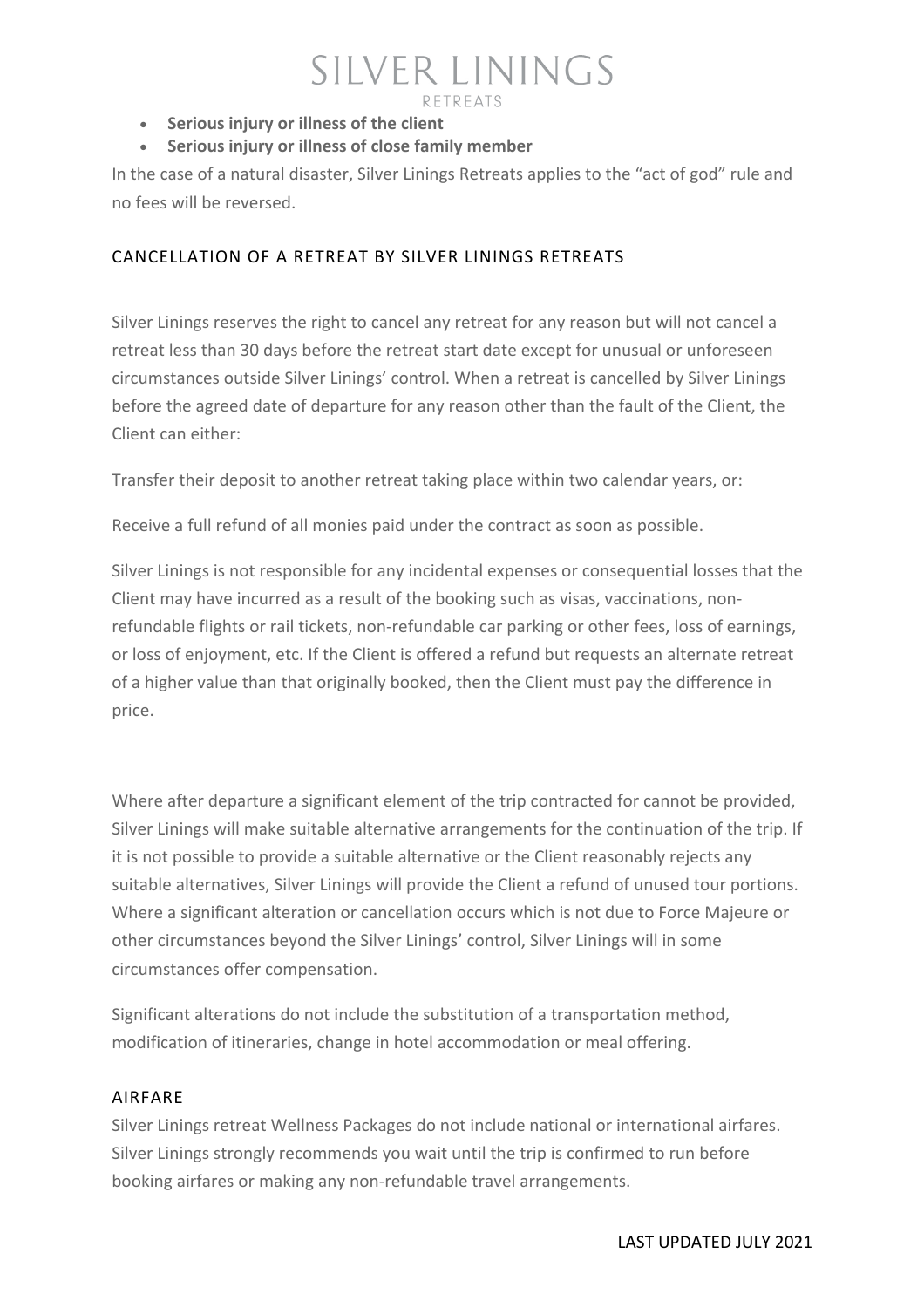#### TRAVEL & HEALTH INSURANCE

Silver Linings recommends Clients obtain travel medical insurance. This insurance must cover personal injury and emergency medical expenses including, but not limited to, helicopter evacuation, air ambulance and repatriation.

It is strongly recommended the coverage be extended to include cancellation, curtailment, and all other expenses that might arise as a result of loss, damage, injury, delay or inconvenience occurring to the Client during travel. Silver Linings have no liability for loss, theft of or damage to baggage or personal effects. Personal belongings lost or stolen while unattended by the client in public lounges or other public areas, whether on board a train, bus, or other mode of transportation, publicly owned or operated by Silver Linings or elsewhere, are not reimbursable. Losses due to ordinary wear and tear, and other acts of God are not reimbursable. Silver Linings cannot accept responsibility for and in no event shall be liable for loss or damage of valuables or other articles left in or on facilities used by Silver Linings such as hotels, huts, expedition vehicles, boats or any other mode of transportation.

The Client acknowledges that the Silver Linings Wellness Packages do not include insurance and that the Client has been advised to obtain separate coverage at an additional cost. When obtaining travel insurance, the Client must ensure the insurer is aware of the type of travel to be undertaken.

#### EVACUATION PROCEDURES AND COSTS

Silver Linings Retreat Leaders, local guides or other representative's decisions will at all times be final on all matters likely to affect the safety and well-being of the trip. We reserve the right to prohibit any retreat client from continuing on a trip with no right of refund if, in our opinion, that client's actions pose a threat to the safety of others, to the wildlife, themselves, or if the client's actions and/or behaviours are harming the enjoyment of the trip for others.

Evacuations costs are to be covered by the person being evacuated.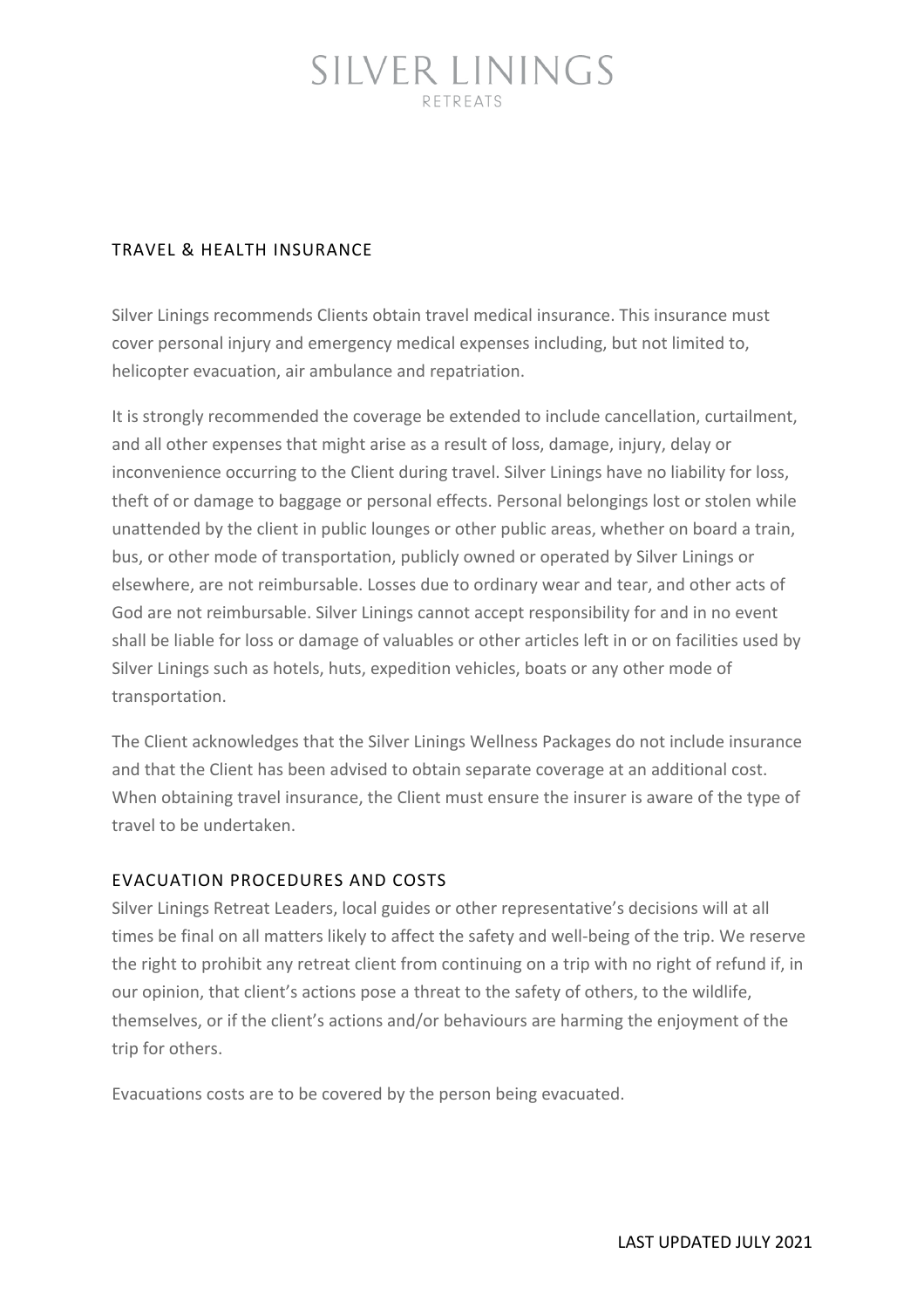#### TRAVEL DOCUMENTS

Valid Passport: The Client must be in possession of a valid passport required for entry, departure and travel to retreat destinations (passport must be valid 6 months past the return date), all visas, permits and certificates including COVID and other vaccination certificates (if required), insurance policies, etc. are required for the whole of the journey. The Client accepts full responsibility for obtaining all such documents, visas and permits prior to the start of the retreat and is solely responsible for any adverse consequences resulting from missing or defective documentation. Any information or advice given by Silver Linings regarding visas, vaccinations, climate, clothing, baggage, special equipment, etc. is purely advisory, provided as a courtesy to the Client and Silver Linings is not responsible for any errors or omissions as to the information provided by third parties such as the appropriate governmental authorities.

Retreat Details: To expedite the obtaining of travel documents and flight bookings please note that all international trip-related documents such as Retreat Planning and Packing Guides will be sent via email once the trip is confirmed to run. Silver Linings will aim to confirm trips within a reasonable timeframe.

#### CLAIMS & COMPLAINTS

If a Client has a complaint against Silver Linings, the Client must first inform the Retreat Leader at the earliest opportunity to allow the grievance to be rectified. If satisfaction is not reached, contact the Silver Linings Retreat Manager whilst on retreat so that Silver Linings is provided the opportunity to rectify the matter. Failure to indicate dissatisfaction whilst on retreat will result in the Client's ability to claim compensation from Silver Linings being extinguished or at least reduced. If satisfaction is still not reached through these means during the retreat, then any further complaint must be put in writing to Silver Linings within 30 days of the end of the trip.

#### CLIENT RESPONSIBILITY

The Client acknowledges he or she may be visiting places where the political, cultural and geographical attributes present certain risks, dangers and physical challenges greater than those present in their daily life. By booking travel with Silver Linings, the Client acknowledges they have considered the potential risks, dangers and challenges, and expressly assumes the risks attendant to such travel conditions. The Client is solely responsible for acquainting themselves with customs, weather conditions, physical challenges, and laws in effect at each stop along the itinerary and is encouraged to locate or make contact prior to embarkation with their local embassy or consulate at the trip destination.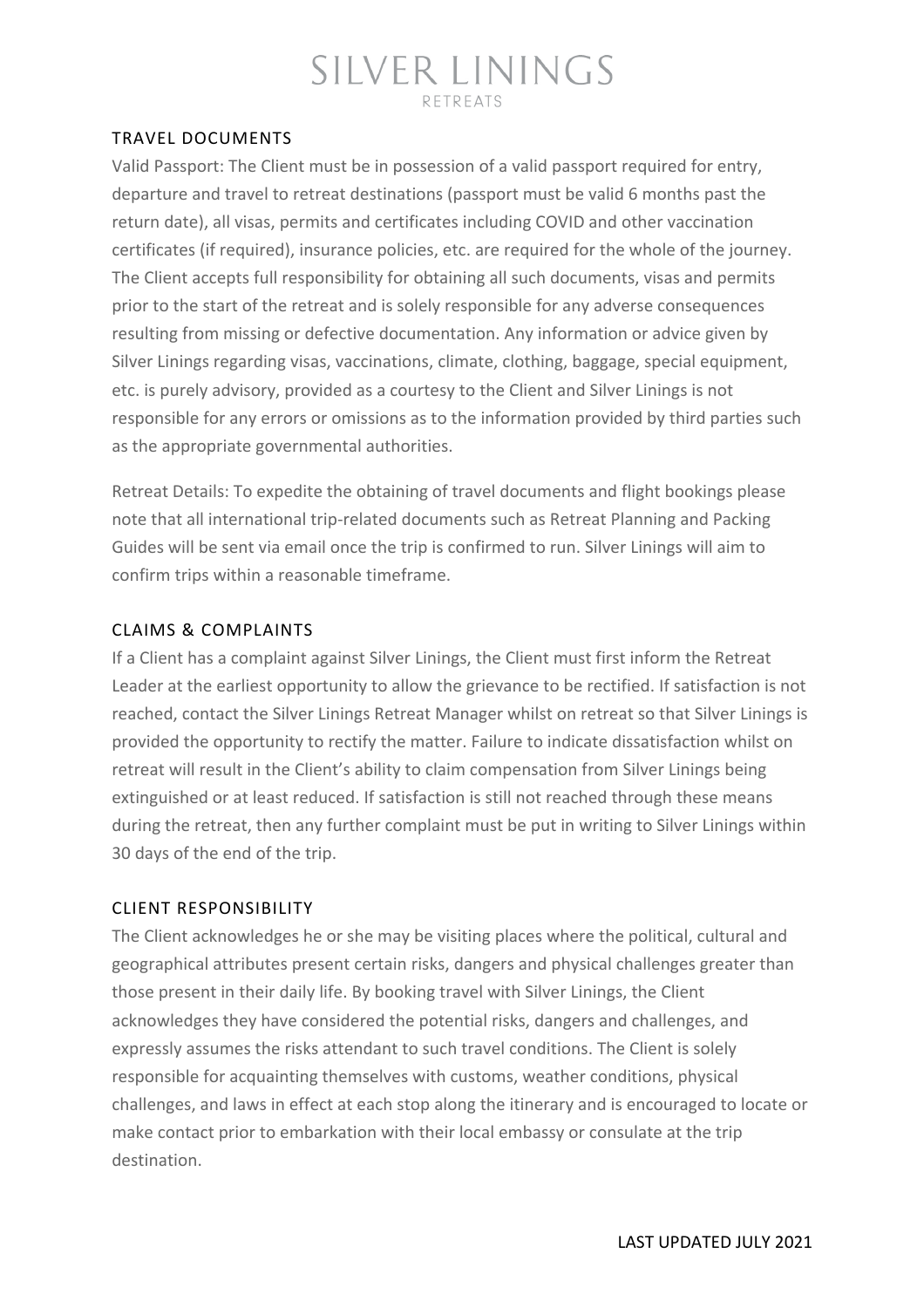#### SUPPLIERS & INDEPENDENT CONTRACTORS

Hotels/accommodation, shuttle services, excursions or other elements of Silver Linings Retreats may be arranged by Silver Linings with local suppliers who may themselves engage the services of local operators and/or sub-contractors. Silver Linings will at all times endeavour to appoint reputable and competent local suppliers.

The terms and conditions of the hotels and suppliers will be applicable. These may limit or exclude the liability of the hotel and supplier. The liability of Silver Linings will not exceed that of any supplier. Local laws and regulations of the relevant country will be relevant in assessing the performance of the services of any supplier. Neither Silver Linings, nor any carrier is liable for independent contractors.

#### SAFETY & TRIP ENJOYMENT

We take your safety and well-being very seriously, which is why we partner with trained professionals for our all of domestic and international retreats. However, you are ultimately responsible for your safety, which is why we ask all retreat participants to sign a liability waiver before departure. To avoid possibly dangerous situations, it is extremely important that you obey any rules and regulations imposed by the Silver Linings Retreat Leaders and/or Local Guides and instructions given by them.

Silver Linings reserves the right to prohibit any Client from continuing on a trip with no right of refund if, in our opinion, that Client's actions pose a threat to the safety of them, others, or to the wildlife, or if that Client's actions or behaviours are seriously jeopardizing the enjoyment of the trip for others. The decision of the Silver Linings Retreat Leader or representative will at all times be final on all matters likely to affect the safety and wellbeing of the trip. All Clients must, at all times, strictly comply with the laws, customs, foreign exchange and drug regulations of all countries visited, and Silver Linings will not accept responsibility or liability for any Client who contravenes any laws or other regulations of any country visited.

#### HEALTH & FITNESS

Most Silver Linings retreats should not be overly strenuous for people who are healthy and reasonably fit. If you (or anyone on whose behalf you are booking) are affected by any condition, medical or otherwise, that might affect your or other people's enjoyment of the trip, you must advise us of this at the time of booking. If your health or fitness changes between the time of booking and your trip departure date, you must notify the Silver Linings office of these changes before the retreat starts.

#### PHOTOS, VIDEO AND CONTENT CREATION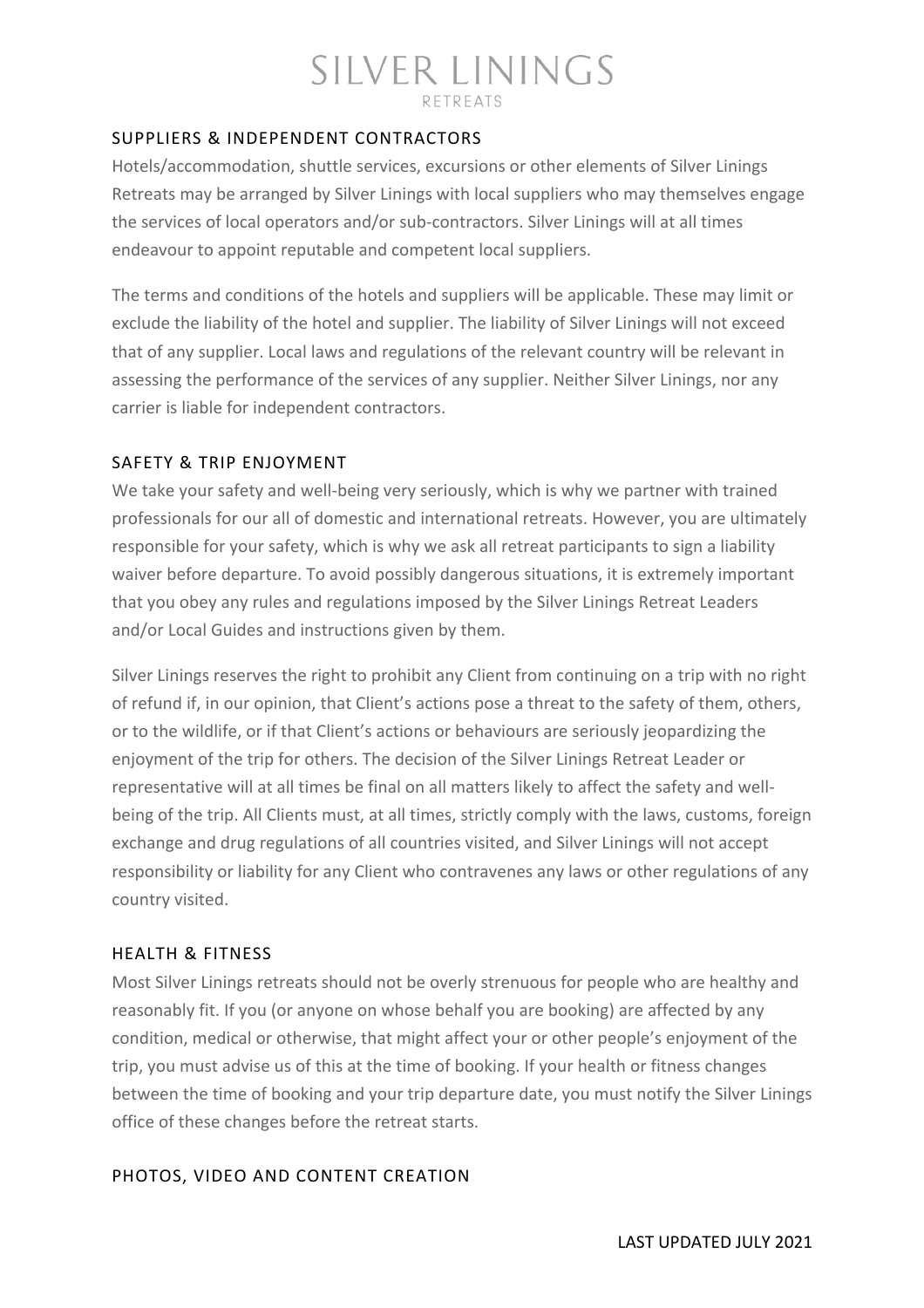In the course of participation in a Silver Linings retreat, photos or video may be taken by participants, guides and professional photographers. These images may be used in any Silver Linings promotional materials, website, all social media platforms (i.e. Instagram), etc., unless Clients specifically requests to the photographer or in writing to Silver Linings, to not use any material your image is depicted in. Otherwise, permission is granted to Silver Linings to perpetual, royalty-free, worldwide, irrevocable license to use such images for publicity and promotional purposes.

#### RETREAT ITINERARY CHANGES

Silver Linings and its partners reserve the right to alter retreat programs and itineraries due to weather, instructor availability/illness or other circumstances. These programs may be changed or cancelled at any moment during the retreat to assure the safety of our clients and staff. No responsibility is accepted for losses, expenses due to delays, changes of flights or other services because of strikes, accidents, sickness, damage, negligence, weather, war, changes in schedules or other similar causes.

Silver Linings and its partners do not assume responsibility for accidents or deaths that can be traced to the participants' negligence, acts of third parties or exterior circumstances such as weather, natural occurrences, ware or other similar causes.

#### DATA PROTECTION

To ensure that retreats run smoothly, Silver Linings need to use personal information (such as name, address, special needs, health conditions, dietary requirements etc.) provided by Clients to Silver Linings, and also pass on such information to our hotel partners and other outfitters/guides or suppliers involved in the operation of the retreat. Silver Linings will apply appropriate security measures to protect such personal data and will only pass on data that is applicable to hotel partners, outfitters or suppliers responsible for the retreat. By completing the Silver Linings Retreat Booking Form, Clients consent to this information being transferred as required.

#### LIABILITY

Silver Linings is not responsible for any improper or non-performance of any services forming part of the Contract which are wholly attributable to the fault of the Client, the unforeseeable or unavoidable act or omission of a third party unconnected with the provision of any services to be provided under the Contract; unusual and unforeseeable circumstances beyond the control of Silver Linings and/or the relevant supplier, the consequences of which could not have been avoided even if all due care had been exercised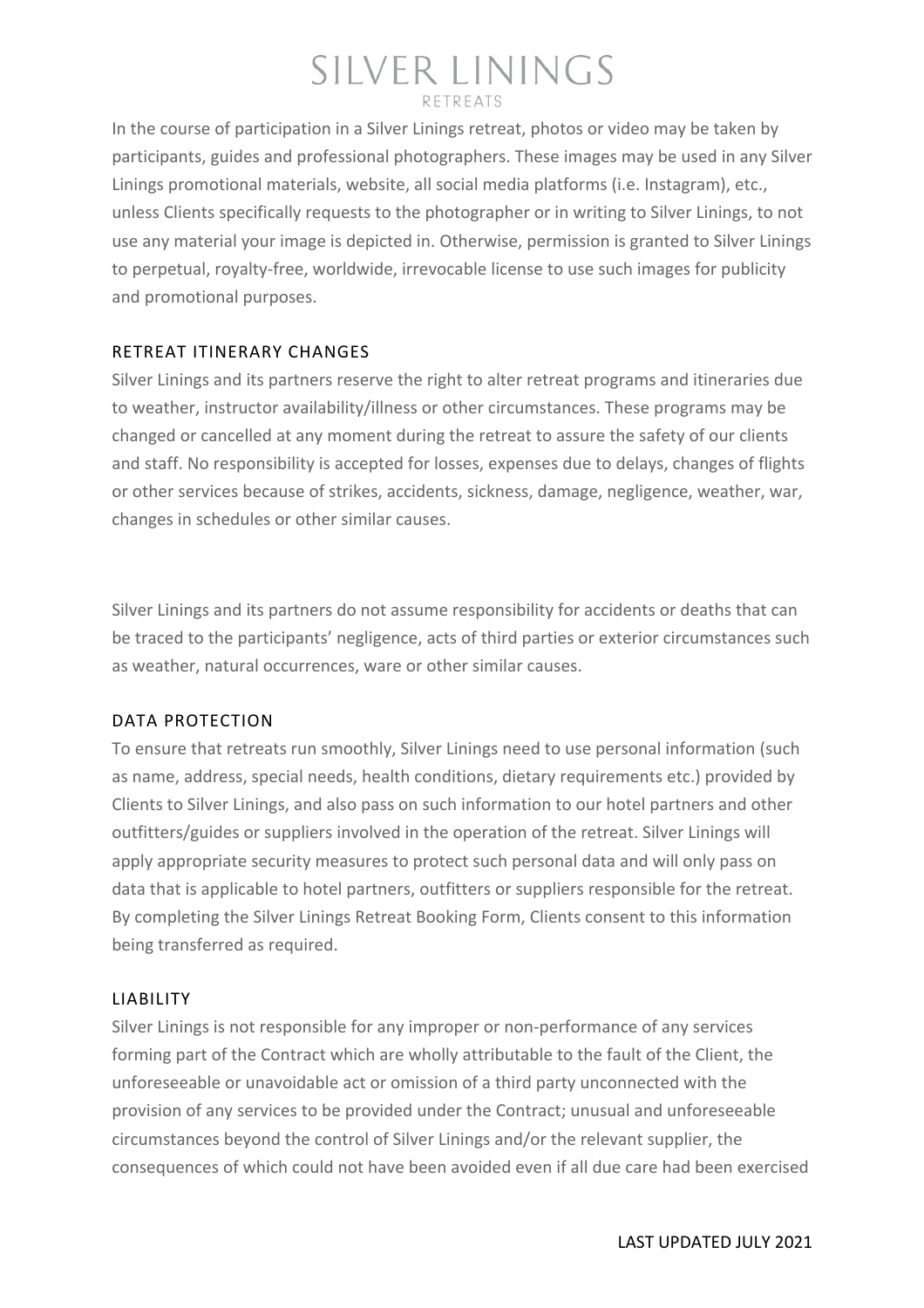including (but not limited to) an event of force majeure; or any event which Silver Linings and/or the relevant supplier could not even with all due care have foreseen or forestalled.

In the event that Silver Linings is responsible for any death, injury or illness caused by the negligent acts and/or omissions of its suppliers of services which form part of the Contract then Silver Linings Retreats limits its liability.

#### ACCEPTANCE OF RISK

The Client acknowledges that the nature of the retreat is physical and may involve a significant amount of personal risk. The Client hereby assumes all such risk and does hereby release Silver Linings from all claims and causes of action arising from any damages or injuries or death resulting from these inherent risks. At the time of payment, the Client is required to sign Silver Linings Retreats WAIVER. Please read carefully.

#### SEVERABILITY

In the event that any term or condition contained herein is unenforceable or void by operation of law or as being against public policy or for any other reason than such term or condition shall be deemed to be severed from this Agreement or amended accordingly only to such extent necessary to allow all remaining Terms and Conditions to survive and continue as binding.

#### SUCCESSORS & ASSIGNS

These Terms and Conditions shall inure to the benefit of and be binding upon Silver Linings Retreats and the Client and their respective heirs, legal personal representatives, successors and assigns.

#### APPLICABLE LAW

The Contract and these Terms and Conditions are subject to the laws of the England.

We are company number 10205595 registered in UK.

#### WAIVER OF BOOKING CONDITIONS

These Booking Terms and Conditions may only be waived or amended by written mutual consent. When a Client completes, submits and makes the payment for booking their place for a retreat, they agree to accept all these conditions, and when the booking is accepted, Silver Linings agrees to carry out the obligations as defined therein.